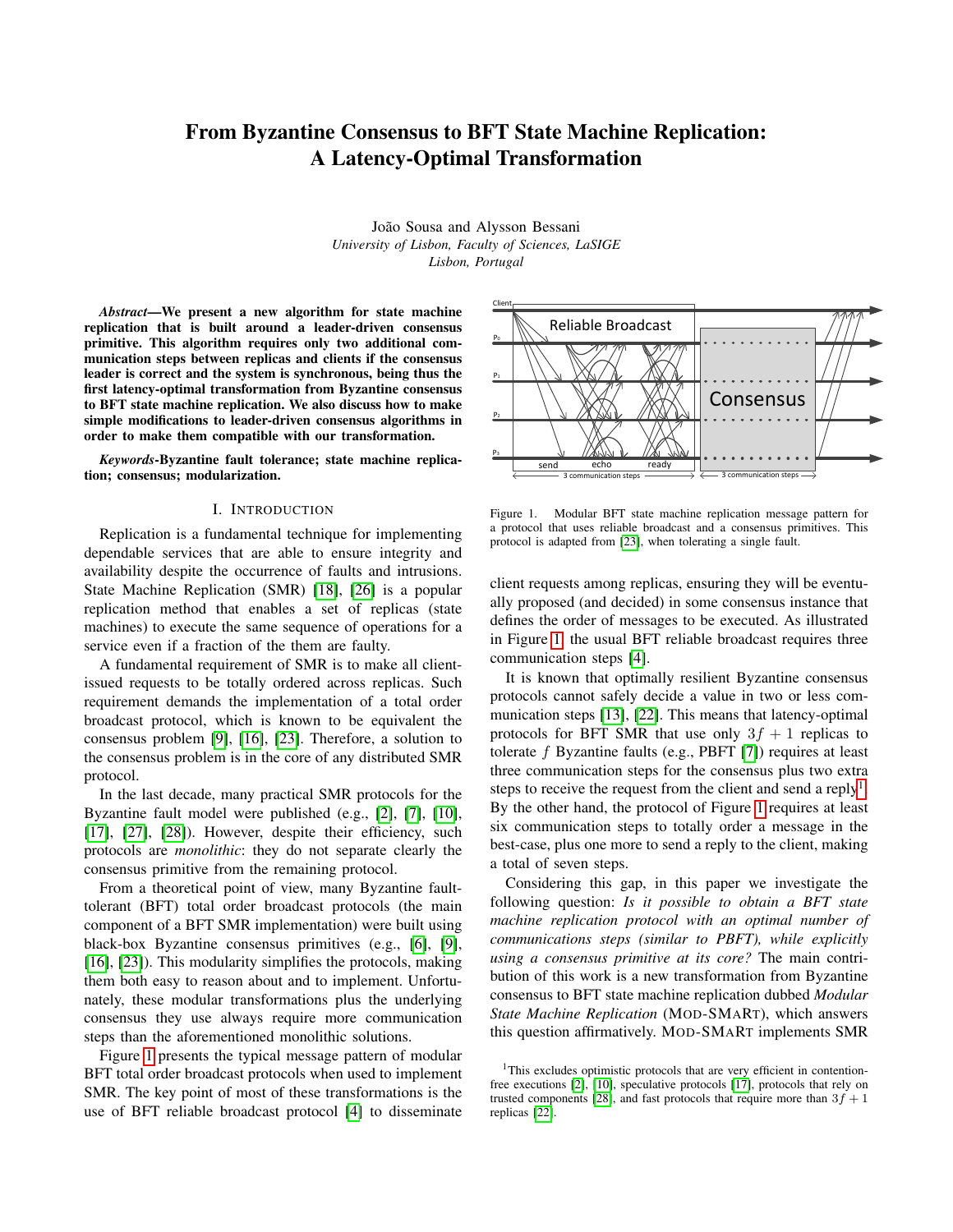using a special Byzantine consensus primitive called *Validated and Provable Consensus* (VP-Consensus), which can be easily obtained by modifying existing leader-driven consensus algorithms (e.g., [\[5\]](#page-8-10), [\[20\]](#page-8-11), [\[22\]](#page-9-4), [\[25\]](#page-9-5), [\[29\]](#page-9-6)). To our knowledge, MOD-SMART is the first modular BFT SMR protocol built over a well-defined consensus module which requires only the optimal number of communication steps, i.e., the number of communication steps of consensus plus two.

The core of our solution is the definition and use of the VP-Consensus as a *"grey-box" abstraction* that allows the modular implementation of SMR without using reliable broadcast, thus avoiding the extra communication steps required to safely guarantee that all requests arrive at all correct replicas. The monolithic protocols, on the other hand, avoid those extra steps by merging the reliable broadcast with the consensus protocol, being thus more complex. MOD-SMART avoids mixing protocols by using the rich interface exported by VP-Consensus, that allows it to handle request timeouts and, if needed, triggers internal consensus timeouts. The use of a VP-Consensus is a good compromise between modularity and efficiency, specially because this primitive can be easily implemented with simple modifications on several leader-driven partially-synchronous Byzantine consensus protocols [\[5\]](#page-8-10), [\[20\]](#page-8-11)–[\[22\]](#page-9-4), [\[25\]](#page-9-5), [\[29\]](#page-9-6).

Although this work main contribution is theoretical, our motivation is very practical. MOD-SMART is implemented as one of the core modules of BFT-SMART [\[1\]](#page-8-12), an opensource Java-based BFT SMR library in which modularity is treated as a first-class property.

The paper is organized in the following way. We first describe our system model and the problem we want to address in Sections [II](#page-1-0) and [III.](#page-1-1) The Validated and Provable Consensus primitive is discussed in Section [IV.](#page-1-2) Next, Section [V](#page-2-0) present the the MOD-SMART algorithms. Possible optimizations and additional considerations are discussed in Section [VI.](#page-6-0) In Sections [VII](#page-7-0) and [VIII](#page-8-13) we put the related work in context and present our conclusions. Finally, all proofs that MOD-SMART implements SMR are described in the Appendix.

#### II. SYSTEM MODEL

<span id="page-1-0"></span>We consider a system composed by a set of  $n \geq 3f + 1$ replicas  $R$ , where a maximum of  $f$  replicas may be subject to *Byzantine faults*, and a set C with an unbounded (but finite) number of clients, which can also suffer Byzantine faults. A process (client or replica) is considered correct if it never deviates from its specification; otherwise, it is considered faulty.

Like in PBFT and similar protocols [\[7\]](#page-8-4), [\[10\]](#page-8-5), [\[17\]](#page-8-6), [\[27\]](#page-9-2), MOD-SMART does not require synchrony to assure *safety*. However, it requires synchrony to provide *liveness*. This means that, even in the presence of faults, correct replicas will never evolve into an inconsistent state; but the execution of the protocol is guaranteed to terminate only when the system becomes synchronous. Due to this, we assume an *eventually synchronous* system model [\[14\]](#page-8-14). In such model, the system operates asynchronously until some unknown instant, at which it will become synchronous. At this point, unknown time bounds for computation and communication will be respected by the system.

We further assume that all processes communicate through *reliable and authenticated point-to-point channels*, that can be easily implemented over fair links using retransmission and message authentication codes.

Finally, we assume the existence of cryptographic functions that provide digital signatures, message digests, and message authentication codes (MAC).

#### III. STATE MACHINE REPLICATION

<span id="page-1-1"></span>The state machine replication model was first proposed in [\[18\]](#page-8-0), and later generalized in [\[26\]](#page-9-0). In this model, an arbitrary number of client processes issue commands to a set of replica processes. These replicas implement a stateful service that changes its state after processing client commands, and sends replies to the clients that issued them. The goal of this technique is to make the state at each replica evolve in a consistent way, thus making the service completely and accurately replicated at each replica. In order to achieve this behavior, it is necessary to satisfy four properties:

- 1) If any two correct replicas  $r$  and  $r'$  apply operation  $o$ to state s, both r and r' will reach state  $s'$ ;
- 2) Any two correct replicas r and r' start with state  $s_0$ ;
- 3) Any two correct replicas  $r$  and  $r'$  execute the same sequence of operations  $o_0, ..., o_i$ ;
- 4) Operations from correct clients are always executed.

The first two requirements can be fulfilled without any distributed protocol, but the following two directly translates to the implementation of a total order broadcast protocol – which is equivalent to solving the consensus problem. MOD-SMART satisfy properties 3 and 4, assuming the existence of a VP-Consensus primitive and that the service being replicated respects properties 1 and 2.

#### IV. VALIDATED AND PROVABLE CONSENSUS

<span id="page-1-2"></span>In this section we introduce the concept of *Validated and Provable Consensus* (VP-Consensus). By 'Validated', we mean the protocol receives a predicate  $\gamma$  together with the proposed value – which any decided value must satisfy. By 'Provable', we mean that the protocol generates a cryptographic proof  $\Gamma$  that certifies that a value v was decided in a consensus instance i. More precisely, a VP-Consensus implementation offers the following interface:

- *VP-Propose* $(i, l, \gamma, v)$ : proposes a value v in consensus instance i, with initial leader l and predicate  $\gamma$ ;
- *VP-Decide* $(i, v, \Gamma)$ : triggered when value v with proof  $Γ$  is decided in consensus instance *i*;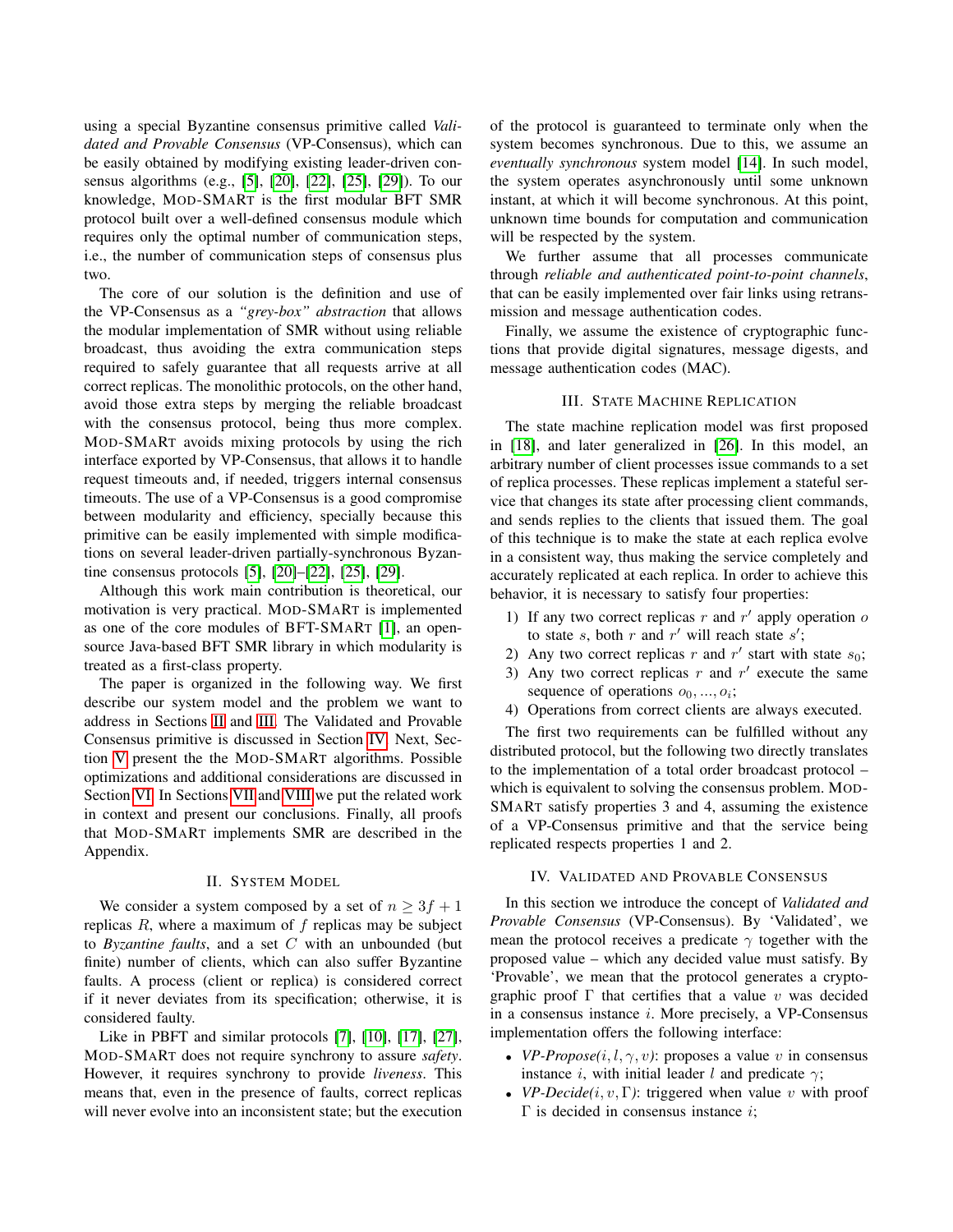•  $VP\text{-}Timeout(i, l)$ : used to trigger a timeout in the consensus instance  $i$ , and appoint a new leader process  $l$ .

Three important things should be noted about this interface. First, VP-Consensus assumes a leader-driven protocol, similar to any Byzantine Paxos consensus. Second, the interface assumes the VP-Consensus implementation can handle timeouts to change leaders, and a new leader is (locally) chosen after a timeout. Finally, we implicitly assume that all correct processes will invoke *VP-Propose* for an instance i using the same predicate  $\gamma$ .

Just like usual definitions of consensus [\[5\]](#page-8-10), [\[9\]](#page-8-1), [\[16\]](#page-8-2), VP-Consensus respects the following properties:

- *Termination*: Every correct process eventually decides;
- *Integrity*: No correct process decides twice;
- *Agreement*: No two correct processes decide differently. Moreover, two additional properties are also required:
- *External Validity*: If a correct process decides  $v$ , then  $\gamma(v)$  is true;
- *External Provability*: If some correct process decides *v* with proof Γ in a consensus instance *i*, all correct process can verify that v is the decision of i using  $\Gamma$ .

*External Validity* was originally proposed by Cachin et al. [\[6\]](#page-8-7), but we use a slightly modified definition. In particular, *External Validity* no longer explicitly demands validation data for proposing  $v$ , because such data is already included in the proposed value, as will be clear in Section [V.](#page-2-0)

#### <span id="page-2-2"></span>*A. Implementation requirements*

Even though our primitive offers the classical properties of consensus, the interface imposes some changes in its implementation. Notice that we are not trying to specify a new consensus algorithm; we are only specifying a primitive that can be obtained by making simple modifications to existing ones [\[5\]](#page-8-10), [\[20\]](#page-8-11)–[\[22\]](#page-9-4), [\[25\]](#page-9-5). However, as described before, our interface assumes that such algorithms are leaderdriven and assume the partially synchronous system model. Most Paxos-based protocols satisfy these conditions [\[5\]](#page-8-10), [\[22\]](#page-9-4), [\[25\]](#page-9-5), [\[29\]](#page-9-6), and thus can be used with MOD-SMART. In this section we present an overview of the required modifications on consensus protocols, without providing explanations for it. We will come back to the modifications in Section [V-E,](#page-5-0) when it will become clear why they are required.

The first change is related to the timers needed in the presence of partial synchrony. To our knowledge, all published algorithms for such system model requires a timer to ensure liveness despite leader failures [\[5\]](#page-8-10), [\[19\]](#page-8-15), [\[22\]](#page-9-4). The primitive still needs such timer; but it will not be its responsibility to manage it. Instead, we invoke *VP-Timeout* to indicate to the consensus that a timeout has occurred, and it needs to handle it.

The second change is related to the assumption of a leader-driven consensus. To our knowledge, all the leaderdriven algorithms in literature have deterministic mechanisms to select a new leader when sufficiently many of them suspect the current one. These suspicions are triggered by a timeout. A VP-Consensus implementation still requires the election of a new leader upon a timeout. However, the next leader will be defined by MOD-SMART, and is passed as an argument in the *VP-Propose* and *VP-Timeout* calls. Notice that these two requirements are equivalent to assuming the consensus protocol requires a leader election module, just like  $\Omega$  failure detector, which is already used in some algorithms [\[5\]](#page-8-10), [\[22\]](#page-9-4).

The third change imposes the consensus algorithm to generate the cryptographic proof Γ to fulfill the *External Provability* property. This proof can be generated by signing the messages that can trigger a decision of the consensus<sup>[2](#page-2-1)</sup>. An example of proofs would be a set of  $2f + 1$  signed COMMIT messages in PBFT [\[7\]](#page-8-4) or  $(n+f+1)/2$  signed COMMITPROOF messages in Parametrized FaB [\[22\]](#page-9-4).

Finally, we require each correct process running the consensus algorithm to verify if the value being proposed by the leader satisfies  $\gamma$  before it is accepted. Correct processes must only accept values that satisfy such predicate and discard others – thus fulfilling the *External Validity* property.

## V. THE MOD-SMART ALGORITHM

<span id="page-2-0"></span>In this section we describe MOD-SMART, our modular BFT state machine replication algorithm. The protocol is divided into three sub-algorithms: client operation, normal phase, and synchronization phase. The proofs that MOD-SMART satisfies the BFT state machine replication properties under our system model are presented in the Appendix.

#### *A. Overview*

The general architecture of a replica is described in Figure [2.](#page-3-0) MOD-SMART is built on top of a reliable and authenticated point-to-point communication substrate and a VP-Consensus implementation. Such module may also use the same communication support to exchange messages among processes. MOD-SMART uses VP-Consensus to execute a sequence of consensus instances, where in each instance  $i$  a batch of operations are proposed for execution, and the same proposed batch is decided on each correct replica. This is the mechanism by which we are able to achieve total order across correct replicas.

During normal phase, a log of the decided values is constructed based on the sequence of VP-Consensus executions. Each log entry contains the decided value, the *id* of the consensus instance where it was decided, and its associated proof. To simplify our design, MOD-SMART assumes each correct replica can execute concurrently only the current instance i and previous consensus instance  $i-1$ . All correct

<span id="page-2-1"></span><sup>&</sup>lt;sup>2</sup>Due to the cost of producing digital signatures, the cryptographic proof can be generated with MAC vectors instead of digital signatures, just like in PBFT [\[7\]](#page-8-4).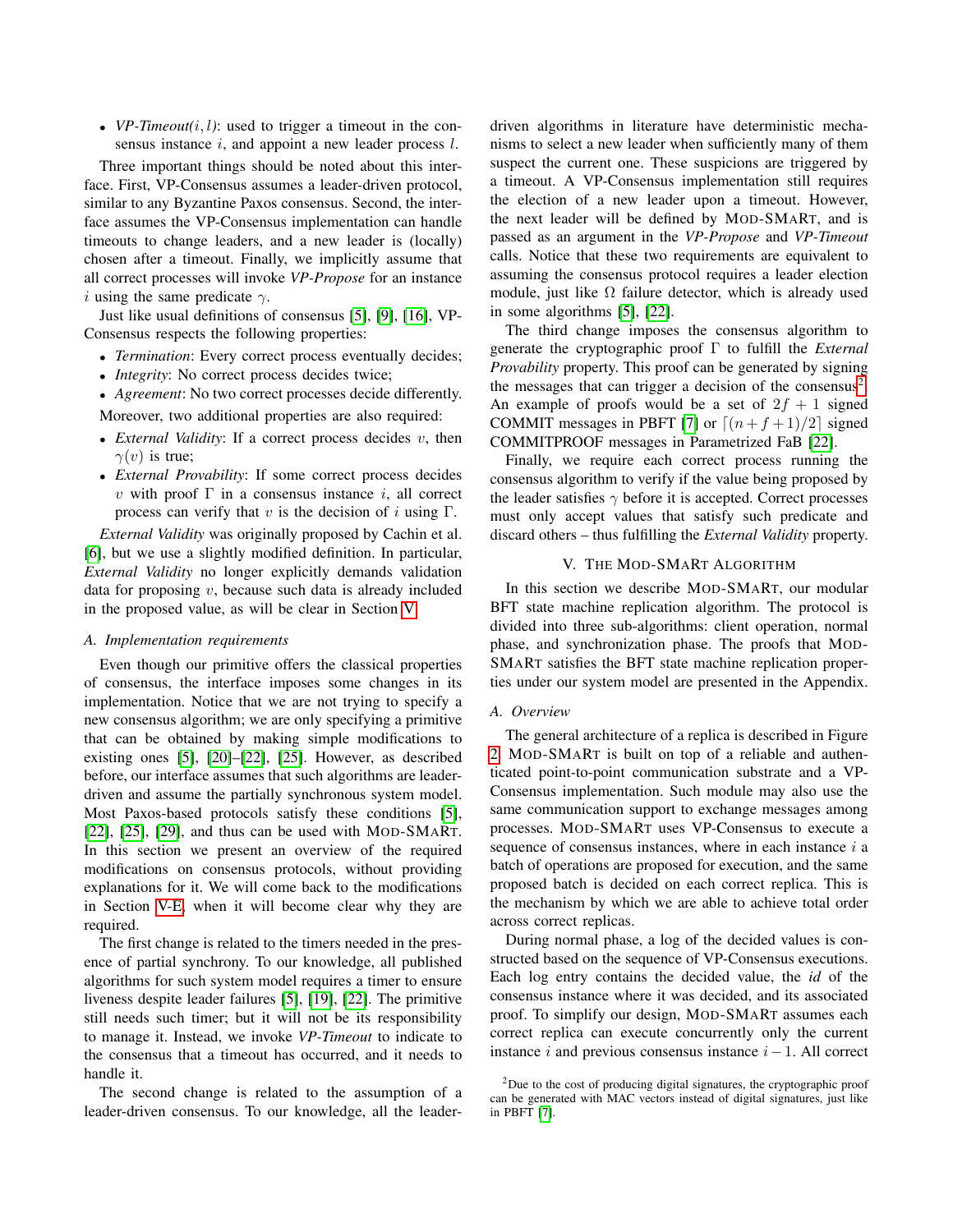

<span id="page-3-0"></span>Figure 2. MOD-SMART replica architecture. The reliable and authenticated channels layer guarantee the delivery of point-to-point messages, while the VP-Consensus module is used to establish agreement on the message(s) to be delivered in an consensus instance.

replicas remain available to participate in consensus instance  $i-1$ , even if they are already executing i. This is required to ensure that if there is one correct replica running consensus  $i - 1$  but not i, there will be at least  $n - f$  correct replicas executing  $i - 1$ , which ensures the delayed replica will be able to finish  $i - 1$ .

Due to the asynchrony of the system, it is possible that a replica receives messages for a consensus instance  $\dot{\jmath}$  such that  $j > i$  (early message) or  $j < i - 1$  (outdated message). Early messages are stored in an out-of-context buffer for future processing while outdated messages are discarded. We do not provide pseudo-code for this mechanism, relying on our communication layer to deliver messages in accordance with the consensus instances being executed.

This pretty much describes the *normal phase* of the protocol, which is executed in the absence of faults and in the presence of synchrony. When these conditions are not satisfied, the *synchronization phase* might be triggered.

MOD-SMART makes use of the concept of *regencies*. This is equivalent to the *view* mechanism employed by PBFT and ViewStamped Replication [\[7\]](#page-8-4), [\[24\]](#page-9-7), where a single replica will be assigned as the leader for each regency. Such leader will be needed both in MOD-SMART, and in the VP-Consensus module. During each regency, the normal case operation can be repeated infinitely; during a synchronization phase, an unbounded (but finite) number of regency changes can take place, since the system will eventually become synchronous.

The avoidance of executing a reliable multicast before starting the Byzantine consensus may lead to two problems. First, a faulty leader may not propose messages from some client for ordering, making it starve. Second, a faulty client can send messages to all replicas but to the current (correct) leader, making other replicas suspect it for not ordering messages from this client. The solution for these problems is to suspect the leader only if the timer associated with a message expires twice, making processes forward the pending message to the leader upon the first expiration.

In case a regency change is needed (i.e., the leader is suspected), timeouts will be triggered at all replicas and the synchronization phase will take place. During this phase, MOD-SMART must ensure three properties: (1) a quorum of  $n - f$  replicas must have the pending messages that caused the timeouts; (2) correct replicas must exchange logs to jump to the same consensus instance; and (3) a timeout is triggered in this consensus, proposing the same leader at all correct replicas (the one chosen during the regency change). Notice that MOD-SMART does not verify consensus values to ensure consistency: all these checks are done inside of the VP-Consensus module, after its timeout is triggered. This substantially simplifies faulty leader recovery by breaking the problem in two self-contained blocks: the state machine replication layer ensures all processes are executing the same consensus with the same leader while VP-Consensus deals with the inconsistencies within a consensus.

#### *B. Client Operation*

Algorithm [1](#page-3-1) describes how the client invokes an operation in MOD-SMART. When a client wants to issue a request to the replicas, it sends a REQUEST message in the format specified (line 6). This message contains the sequence number for the request and the command issued by the client. The inclusion of a sequence number is meant to uniquely identify the command (together with the client id), and prevent replay attacks made by an adversary that might be sniffing the communication channel. A digital signature  $\alpha_c$  is appended to the message to prove that such message was produced by client c. Although this signature is not required, its use makes the system resilient against certain attacks [\[3\]](#page-8-16), [\[8\]](#page-8-17).

The client waits for at least  $f + 1$  matching replies from different replicas, for the same sequence number (lines 9– 11), and return the operation result.

<span id="page-3-1"></span>

| <b>Algorithm 1:</b> Client-side protocol for client $c$ . |                                                                                                    |  |  |  |  |
|-----------------------------------------------------------|----------------------------------------------------------------------------------------------------|--|--|--|--|
|                                                           | Upon <i>Init</i> do                                                                                |  |  |  |  |
|                                                           | $\begin{array}{c c} \text{ } & nextSeq = 0 \\ \text{ } & Replies \leftarrow \emptyset \end{array}$ |  |  |  |  |
|                                                           |                                                                                                    |  |  |  |  |
|                                                           | <b>Upon</b> <i>Invoke(op)</i> <b>do</b>                                                            |  |  |  |  |
|                                                           |                                                                                                    |  |  |  |  |
|                                                           | 5 $nextSeq = nextSeq + 1$<br>6 send (REQUEST, next Seq, op) <sub><math>\alpha_c</math></sub> to R  |  |  |  |  |
|                                                           | <b>Upon</b> reception of $\langle \text{REPLY}, \text{seq}, \text{rep} \rangle$ from $r \in R$ do  |  |  |  |  |
| 8                                                         | $Replies \leftarrow Replies \cup \{\langle r, seq, rep \rangle\}$                                  |  |  |  |  |
| $\boldsymbol{9}$                                          | if $\exists$ seq, rep : $ \{\langle *, seq, rep \rangle \in Replies\}  > f$                        |  |  |  |  |
| 10                                                        | $Replies \leftarrow Replies \setminus \{\langle *, seq, rep \rangle\}$                             |  |  |  |  |
| 11                                                        | return $rep$                                                                                       |  |  |  |  |
|                                                           |                                                                                                    |  |  |  |  |

## *C. Normal Phase*

The normal phase is described in Algorithm [2,](#page-4-0) and its message pattern is illustrated in Figure [3.](#page-4-1) The goal of this phase is to execute a sequence of consensus instances in each replica. The values proposed by each replica will be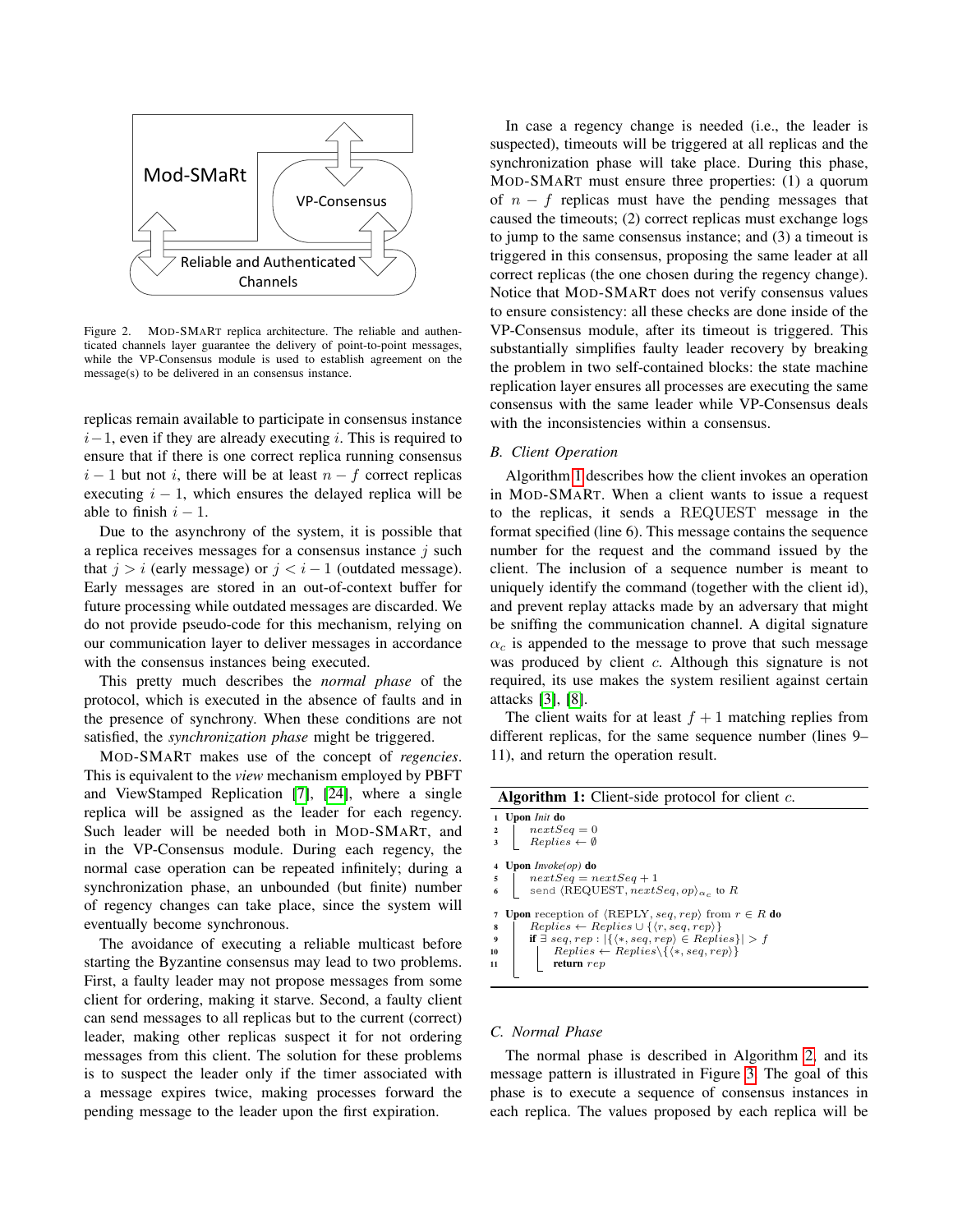a batch of operations issued by the clients. Because each correct replica executes the same sequence of consensus instances, the values decided in each instance will be the same in all correct replicas, and since they are batches of operations, they will be *totally ordered* across correct replicas. All variables and functions used by the replicas in Algorithms [2](#page-4-0) and [3](#page-6-1) are described in Table [I.](#page-5-1)

Reception of client requests are processed in line 1-2 through procedure *RequestReceived* (lines 20–24). Requests are only considered by correct replicas if the message contains a valid signature and the sequence number expected from this client (to avoid replay attacks), as checked in line 21. If a replica accepts an operation issued by a client, it stores it in the ToOrder set, activating a timer associated with the request (lines 22–24). Notice that a message is also accepted if it is forwarded by other replicas (lines 18-19).



<span id="page-4-1"></span>Figure 3. Communication pattern of MOD-SMART normal phase for  $f = 1$ . A correct client send an operation to all replicas, a consensus instance is executed to establish total order, the operation is executed, and a reply is sent to the client.

When the *ToOrder* set contains some request to be ordered, there is no consensus being executed and the ordering of messages is not stopped (see next section), a sub-set of operations Batch from ToOrder is selected to be ordered (lines 3 and 4). The predicate *fair* ensures that all clients with pending requests will have approximately the same number of operations in a batch to avoid starvation. The replica will then create a consensus instance, using Batch as the proposed value (lines 5 and 6). The predicate  $\gamma$  given as an argument in *VP-Propose* should return TRUE for a proposed value  $V$  if the following three conditions are met:

- 1)  $fair(V)$  is TRUE (thus V is not an empty set);
- 2) Each message in  $V$  is either in the  $ToOrder$  set of the replica or is correctly signed and contains the next sequence number expected from the client that issued the operation;
- 3) Each message in V contains a valid command with respect to the service implemented by MOD-SMART.

When a consensus instance decides a value (i.e., a batch of operations) and produces its corresponding proof (line 7), MOD-SMART will: store the batch of operations and its cryptographic proof in each replica log (line 11); cancel the timers associated with each decided request (line 14); deterministically deliver each operation contained in the batch to the application (line 16); and send a reply to the client that requested the operation with the corresponding response (line 17). Notice that if the algorithm is stopped (possibly because the replica is running a synchronization phase, see next section), decided messages are stored in a Decided set (lines 8 and 9), instead of being executed.

<span id="page-4-0"></span>**Algorithm 2:** Normal phase at replica  $r$ . 1 Upon reception of  $m = \langle \text{REQUEST}, seq, op \rangle \alpha_c$  from  $c \in C$  do 2 | RequestReceived  $(m)$ 3 Upon  $(toOrder \neq \emptyset) \wedge (currentCons = -1) \wedge (\neg stopped)$  do 4 Batch ←  $X \subseteq ToOrder : |X| \leq maxBatch \land \text{fair}(X)$ <br>5 currentCons ← hCons(DecLog).i + 1 6 VP-Propose (current Cons, creg mod  $R, \gamma, Batch$ ) 7 Upon *VP-Decide*(*i*, *Batch*, *Proof*) do 8 if stopped  $\left[ \begin{array}{c} \hat{Decided} \leftarrow Decided \cup \{ \langle i, Batch, Proof \rangle \} \end{array} \right]$ 10 else 11 | DecLog ← DecLog  $\cup \{\langle i, Batch, Proof \rangle\}$ 12 if currentCons = i then currentCons  $\leftarrow -1$ // Deterministic cycle 13 **foreach**  $m = \langle \text{REQUEST}, seq, op \rangle_{\alpha_c} \in Batch$  **do**<br> **do** cancel Timers  $(\{m\})$ cancelTimers  $(\{m\})$ 15  $\vert$  ToOrder  $\leftarrow$  ToOrder $\setminus \{m\}$ 16  $\vert$   $\vert$   $\vert$   $rep \leftarrow$  execute  $(op)$ 17 send  $\langle \text{REPLY}, seq, rep \rangle$  to c 18 Upon reception of  $\langle \text{FORWARDED}, M \rangle$  from  $r' \in R$  do 19  $\forall m \in M : \text{RequestReceived}(m)$ 20 **Procedure**  $RequestReceived(m)$ <br>21 **if**  $lastSeq[c] + 1 = m.s$ 21 if  $lastSeq[c] + 1 = m \nseq \land \text{validSig}(m)$ <br>  $22 \quad | \quad ToOrder \leftarrow ToOrder \cup \{m\}$  $ToOrder \leftarrow ToOrder \cup \{m\}$ 23 if  $\neg$  stopped then activateTimers({m}, timeout)<br>  $lastSeq[c] \leftarrow m-sea$  $lastSeq[c] \leftarrow m-seq$ 

#### *D. Synchronization Phase*

The synchronization phase is described in Algorithm [3,](#page-6-1) and its message pattern is illustrated in Figure [4.](#page-5-2) This phase aims to perform a regency change and force correct replicas to synchronize their states and go to the same consensus instance. It occurs when the system is passing through a period of asynchrony, or there is a faulty leader that does not deliver client requests before their associated timers expire. This phase is started when a *timeout* event is triggered for a sub-set  $M$  of pending messages in  $ToOrder$  (line 1).

When the timers associated with a set of requests  $M$  are triggered for the first time, the requests are forwarded to all replicas (lines 2 and 3). This is done because a faulty client may have sent its operation only to some of the replicas, therefore starting a consensus in less than  $n - f$  of them (which is not sufficient to ensure progress, and therefore will cause a timeout in these replicas). This step forces such requests to reach all correct replicas, without forcing a leader change.

If there is a second timeout for the same request, the replica starts a regency change (line 4). When a regency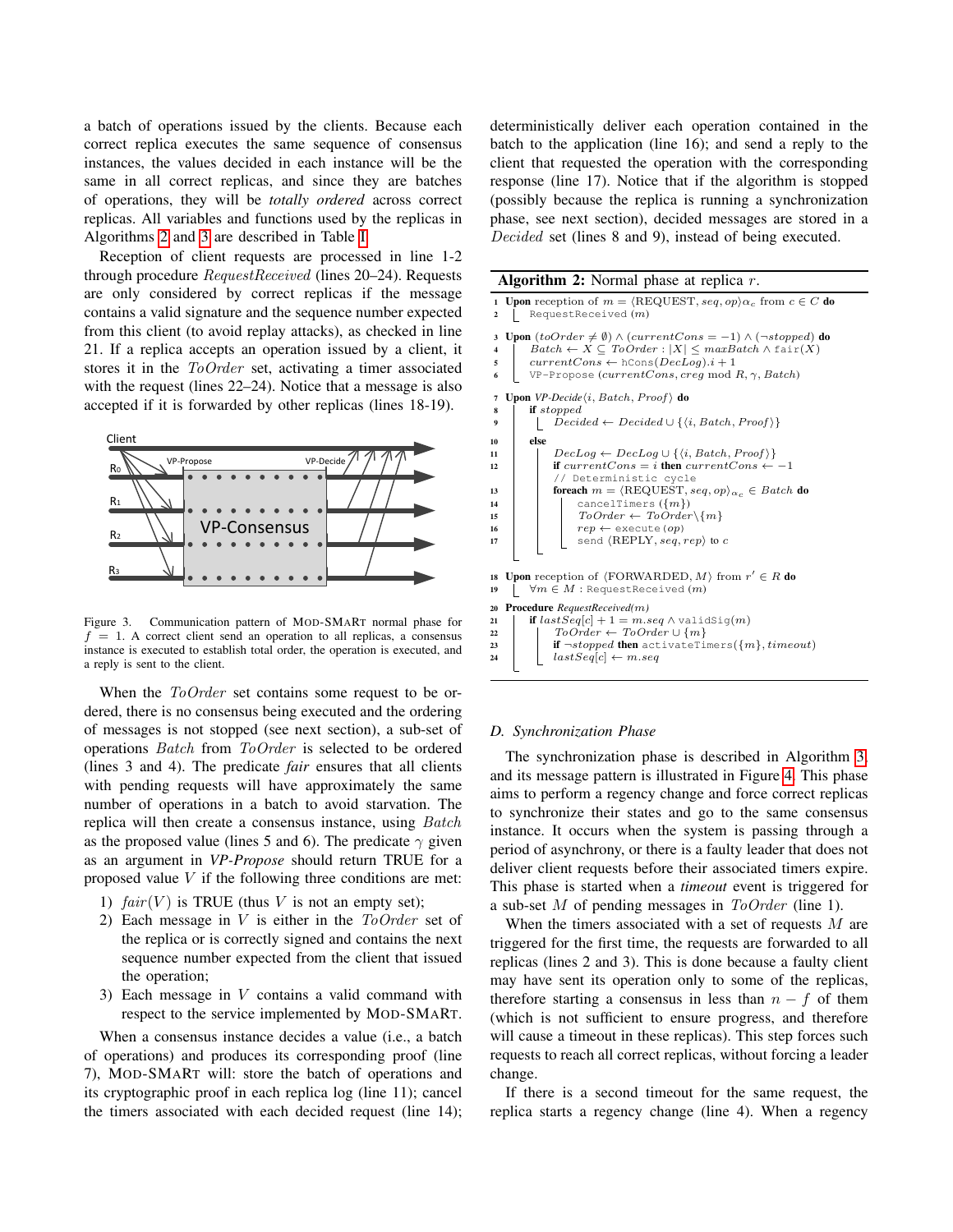Table I VARIABLES AND FUNCTIONS USED IN ALGORITHMS [2](#page-4-0) AND [3.](#page-6-1)

<span id="page-5-1"></span>

| <b>Variables</b>                                                              |                                                    |                                                                             |                                                                                 |  |  |
|-------------------------------------------------------------------------------|----------------------------------------------------|-----------------------------------------------------------------------------|---------------------------------------------------------------------------------|--|--|
| Initial Value<br>Name                                                         |                                                    |                                                                             | Description                                                                     |  |  |
| <b>INITIAL TIMEOUT</b><br>time out                                            |                                                    |                                                                             | Timeout for a message to be ordered.                                            |  |  |
| maxBatch<br><b>MAX BATCH</b>                                                  |                                                    |                                                                             | Maximum number of operations that a batch may contain.                          |  |  |
| $\Omega$<br>creg                                                              |                                                    |                                                                             | Replica current regency.                                                        |  |  |
| nreg                                                                          |                                                    |                                                                             | Replica next regency.                                                           |  |  |
| currentCons                                                                   |                                                    |                                                                             | Current consensus being executed.                                               |  |  |
| Ø<br>DecLog                                                                   |                                                    |                                                                             | Log of all decided consensus instances and their proofs.                        |  |  |
| To Order<br>Ø                                                                 |                                                    |                                                                             | Pending messages to be ordered.                                                 |  |  |
| Ø<br>Tmp                                                                      |                                                    |                                                                             | Messages collected in a STOP messages.                                          |  |  |
| Decided<br>Ø                                                                  |                                                    |                                                                             | Decision values obtained during the synchronization phase.                      |  |  |
| <b>FALSE</b><br>stopped                                                       |                                                    |                                                                             | Indicates if the synchronization phase is activated.                            |  |  |
| $lastSeq[1\infty]$                                                            | $\forall c \in C : \text{lastSeq}[c] \leftarrow 0$ |                                                                             | Last request sequence number used by each client c.                             |  |  |
| $\forall g \in N : ChangeReg[g] \leftarrow \emptyset$<br>$ChangeReg[1\infty]$ |                                                    |                                                                             | Replicas that want a change to regency $q$ .                                    |  |  |
| $Data[1\infty]$                                                               | $\forall g \in N : Data[g] \leftarrow \emptyset$   |                                                                             | Signed STOPDATA messages collected by the leader during change to regency $g$ . |  |  |
| $Sync[1\infty]$                                                               | $\forall q \in N : Sync[q] \leftarrow \emptyset$   |                                                                             | Set of Logs sent by the leader to all replicas during regency change $q$ .      |  |  |
| <b>Functions</b>                                                              |                                                    |                                                                             |                                                                                 |  |  |
| Interface<br>Description                                                      |                                                    |                                                                             |                                                                                 |  |  |
| activateTimers(Reqs, timeout)                                                 |                                                    | Creates a timer for each request in <i>Reqs</i> with value <i>timeout</i> . |                                                                                 |  |  |
| cancelTimers (Reqs)                                                           |                                                    | Cancels the timer associated with each request in Reqs.                     |                                                                                 |  |  |
| execute (op)                                                                  |                                                    | Makes the application execute operation $op$ , returning the result.        |                                                                                 |  |  |
| validSig(req)                                                                 |                                                    |                                                                             | Returns TRUE if request eq is correctly signed.                                 |  |  |
| noGaps (Log)                                                                  |                                                    |                                                                             | Returns TRUE if sequence of consensus Log does not contain any gaps.            |  |  |
| validDec(decision)                                                            |                                                    |                                                                             | Returns TRUE if <i>decision</i> contains a valid proof.                         |  |  |
| hCons (Log)                                                                   |                                                    | Returns the consensus instance from Log with highest id.                    |                                                                                 |  |  |
| hLog (Logs)                                                                   |                                                    | Returns the largest log contained in Logs.                                  |                                                                                 |  |  |

change begins in a replica, the processing of decisions is stopped (line 7), the timers for all pending requests are canceled (line 9) and a STOP message is sent to all replicas (line 10). This message informs other replicas that a timeout for a given set of requests has occurred. When a replica receives more than  $f$  STOP messages requesting the next regency to be started (line 15), it begins to change its current regency using the valid messages in  $Tmp$  (line 16). This procedure ensures that a correct replica starts a view change as soon as it knows that at least one correct replica started it, even if no timeout was triggered locally.

When a replica receives more than 2f STOP messages, it will install the next regency (lines 19 and 20). It is necessary to wait at least  $2f + 1$  messages to make sure that eventually all correct replicas will install the next regency. Following this, the timers for all operations in the  $ToOrder$  set will be re-activated and a new leader will be elected (lines 21–23).

After the next regency is installed, it is necessary to force all replicas to go to the same state (i.e., synchronize their logs and execute the logged requests) and, if necessary, start the consensus instance. To accomplish this, all replicas send a STOPDATA message to the new regency leader, providing it with their decision log (line 23). As long as the proof associated with each decided value is valid and there is no consensus instance missing, the leader will collect these messages (lines 26 and 27). This is necessary because it proves that each consensus instances has decided some batch of operations (which will be important later). When at least  $n - f$  valid STOPDATA messages are received by the leader, it will send a SYNC message to all replicas, containing all the information gathered about their decided instances in at least  $n - f$  replicas (lines 28 and 29).



<span id="page-5-2"></span>Figure 4. Communication steps of synchronization phase for  $f = 1$ . This phase is started when the timeout for a message is triggered for a second time, and can run simultaneously with VP-Consensus. Dashed arrows correspond to messages of the VP-Consensus protocol.

When a replica receives a SYNC message, it executes the same computations performed by the leader (lines 31– 35) to verify if the leader has gathered and sent valid information. If the leader is correct, after receiving the same SYNC message, all correct replicas will choose the same highest log (line 36) and resume decision processing (line 37). All correct replicas will evolve into the same state as they deliver the value of each consensus instance that was already decided in other replicas (lines 40 and 41) and either trigger a timeout in the VP-Consensus being executed (line 42 and 43) or make everything ready to start a new consensus instance (line 44).

## <span id="page-5-0"></span>*E. Reasoning about the Consensus Modifications*

As we mentioned in Section [IV-A,](#page-2-2) the VP-Consensus primitive does not need to start and stop timers, since our state machine algorithm already does that. Due to this, the VP-Consensus module only needs to be notified by the state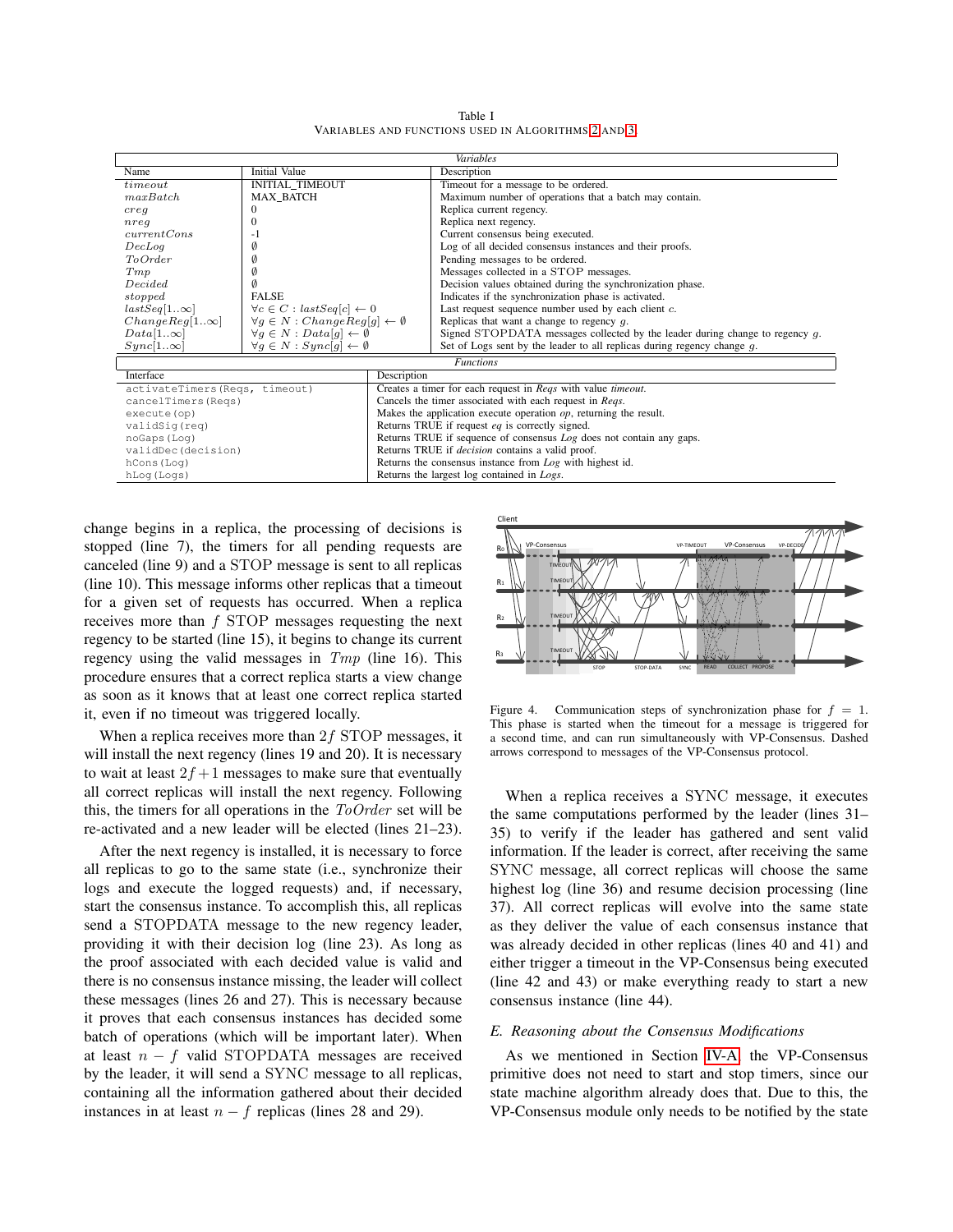<span id="page-6-1"></span>Algorithm 3: Synchronization phase at replica  $r$ . 1 Upon timeout for requests  $M$  do 2  $\begin{bmatrix} M_{\text{first}} \leftarrow \{m \in M : \text{first timeout of } m\} \end{bmatrix}$ 3 if  $M_{\text{first}} \neq \emptyset$  then send  $\langle \text{FORWARDED}, M \rangle$  to R else if  $M\setminus M_{\text{first}} \neq \emptyset$  then StartRegChange  $(M\setminus M_{\text{first}})$ 5 Procedure *StartRegChange(*M*)* if  $nreg = creg$ 7  $stopped \leftarrow TRUE$ <br>8  $area \leftarrow crea + 1$  $nreg \leftarrow creg + 1$ 9 cancelTimers( $ToOrder$ ) // Cancel all timers<br>10 send (STOP,  $nreq$ ,  $M$ ) to  $R$ send  $\langle \text{STOP}, \mathit{nreg}, M \rangle$  to  $R$ 11 Upon reception of  $\langle \text{STOP}, reg, M \rangle$  from  $r' \in R$  do 12 **if**  $reg = creg + 1$ 13  $\boxed{\quad}$  Tmp ← Tmp  $\cup$  M 14  $\vert$  ChangeReg[reg] ← ChangeReg[reg]  $\cup$  {r'} 15 **if**  $|ChangeReg[reg]| > f$ 16  $\vert$   $\vert$   $M' \leftarrow \{m \in Tmp : m \text{.} seq > lastSeq[m.c] \land$ validSig $(m)$ } 17 StartRegChange  $(M')$ 18 | | ToOrder ← ToOrder ∪ M' 19 if  $|ChangeReg[reg]| > 2f \wedge nreg > creg$ 20 creg ← nreg 21 activateTimers (ToOrder, timeout)<br>  $\begin{array}{|c|c|c|c|c|}\n\hline\n22 & leader & e\ceq{ceq} \bline\n\end{array}$  $leader \leftarrow creg \text{ mod } n$ 23  $\left|\quad\right|$   $\left|\quad\right|$  send  $\left\langle\text{STOPDATA}, \text{reg}, \text{DecLog}\right\rangle_{\alpha_{\textit{r}}}$  to leader 24 Upon recept. of  $m = \langle \text{STOPDATA}, creg, Log \rangle_{\alpha_{r'}}$  from  $r' \in R$  do 25 if creq mod  $n = r$ 26 if  $\text{Log}(\text{Log}(\text{Log})) \wedge (\forall d \in \text{Log} : \text{validDec}(d))$ <br>  $\text{Data}[\text{creg}] \leftarrow \text{Data}[\text{creg}] \cup \{m\}$ 28 if  $|Data[creg]| \geq n - f$ 29 | | send  $\langle$  SYNC, creg, Data[creg]) to R 30 Upon reception of  $\langle \text{SYNC}, \text{creg}, \text{Proofs} \rangle$  from  $r' \in R$  do 31 **if**  $(nreg = creg) \wedge (creg mod n = r') \wedge ProofCons[creg] = \emptyset$ 32 **foreach** (STOPDATA, *creg, Log*) $\alpha_{r}$ ,  $\in$  *Proofs* **do**<br>33 **if** (noGaps(*Log*))  $\wedge$  (*Ad*  $\in$  *Log*; valid Dec(*d*) **if**  $(n \circ \text{Gaps}(Log)) \wedge (\forall d \in Log : \text{validDec}(d))$  $34$  Sync $[creg] \leftarrow Sync[creg] \cup \{\langle r'', Log \rangle\}$ 35 **if**  $|Sync[creg]| \geq n-f$ 36  $\bigcup_{Log \leftarrow \text{hLog}(Sync[creg] \cup \{\langle r, DecLog \rangle\}) \cup Decided$  $37$  | | stopped ← FALSE 38 Decided  $\leftarrow$  Ø 39  $Tmp \leftarrow \emptyset$ // Deterministic cycle 40 **foreach**  $\langle i', B, P \rangle \in \text{Log} : i' > \text{hCons}(\text{DecLog}).i$  do 41 | | Trigger VP-Decide $\langle i', B, P \rangle$ 42 if currentCons =  $h\text{Cons}(Log).i + 1$ 43 | | | VP-Timeout  $(currentCons, creg \mod R)$ 44 else  $currentCons = -1$ 

machine algorithm when it needs to handle a timeout. This is done by invoking *VP-Timeout* for a consensus i, at the end of a synchronization phase (line 43 of Algorithm [3\)](#page-6-1). The *VP-Timeout* operation also receives as an argument the new leader the replica should rely on. This is needed because we assume a leader-driven consensus, and such algorithms tend to elect the leader in a coordinated manner. But when a delayed replica jumps from an old consensus to a consensus  $i$  during the synchronization phase, it will be out-of-sync with respect to the current regency, when compared with the majority of replicas that have already started consensus  $i$  during the normal phase. For this reason, we need to explicitly inform VP-Consensus about the new leader.

Let us now discuss why the *External Validity* is required for MOD-SMART. The classic *Validity* property would be sufficient in the crash fault model, because processes are assumed to fail only by stopping, and will not propose invalid values; however, in the Byzantine fault model such behavior is permitted. A faulty process may propose an invalid value, and such value might be decided. An example of such value can be an empty batch. This is a case that can prevent progress within the algorithm. By forcing the consensus primitive to decide a value that is useful for the algorithm to keep making progress, we can prevent such scenario from occurring, and guarantee liveness as long as the execution is synchronous.

Finally, it should now be clear why the *External Provability* property is necessary: in the Byzantine fault model, replicas can lie about which consensus instance they have actually finished executing, and also provide a fake/corrupted decision value if a synchronization phase is triggered. By forcing the consensus primitive to provide a proof, we can prevent faulty replicas from lying. The worst thing a faulty replica can do is to send old proofs from previous consensus. However, since MOD-SMART requires at least  $n - f$  logs from different replicas, there will be always more than  $f$ up-to-date correct replicas that will provide their most recent consensus decision.

#### VI. OPTIMIZATIONS

<span id="page-6-0"></span>In this section we discuss a set of optimizations for efficient MOD-SMART implementation. The first important optimization is related with bounding the size of the decision log. In MOD-SMART, such log can grow indefinitely, making it inappropriate for real systems. To avoid this behavior we propose the use of checkpoints and state transfer. Checkpoints would be performed periodically in each replica: after some number *D* of decisions are delivered, the replica request the state from the application, save it in memory or disk, and clear the log up to this point<sup>[3](#page-6-2)</sup>. If in the end of a synchronization phase a replica detects a gap between the latest decision of its own log, and the latest decision of the log it chose, it invokes a state transfer protocol. Such protocol would request from the other replicas the state that was saved in their latest checkpoint. Upon the reception of  $f + 1$  matching states from different replicas, the protocol would force the application to install the new state, and resume execution.

The second optimization aims to avoid the computational cost of generating and verifying digital signatures in the protocol critical path: client requests and VP-Consensus proofs (to satisfy External Provability) can be signed using MAC vectors instead of digital signatures, as done in PBFT.

<span id="page-6-2"></span><sup>&</sup>lt;sup>3</sup>Notice that, differently from the PBFT checkpoint protocol [\[7\]](#page-8-4), MOD-SMART checkpoints are local operations.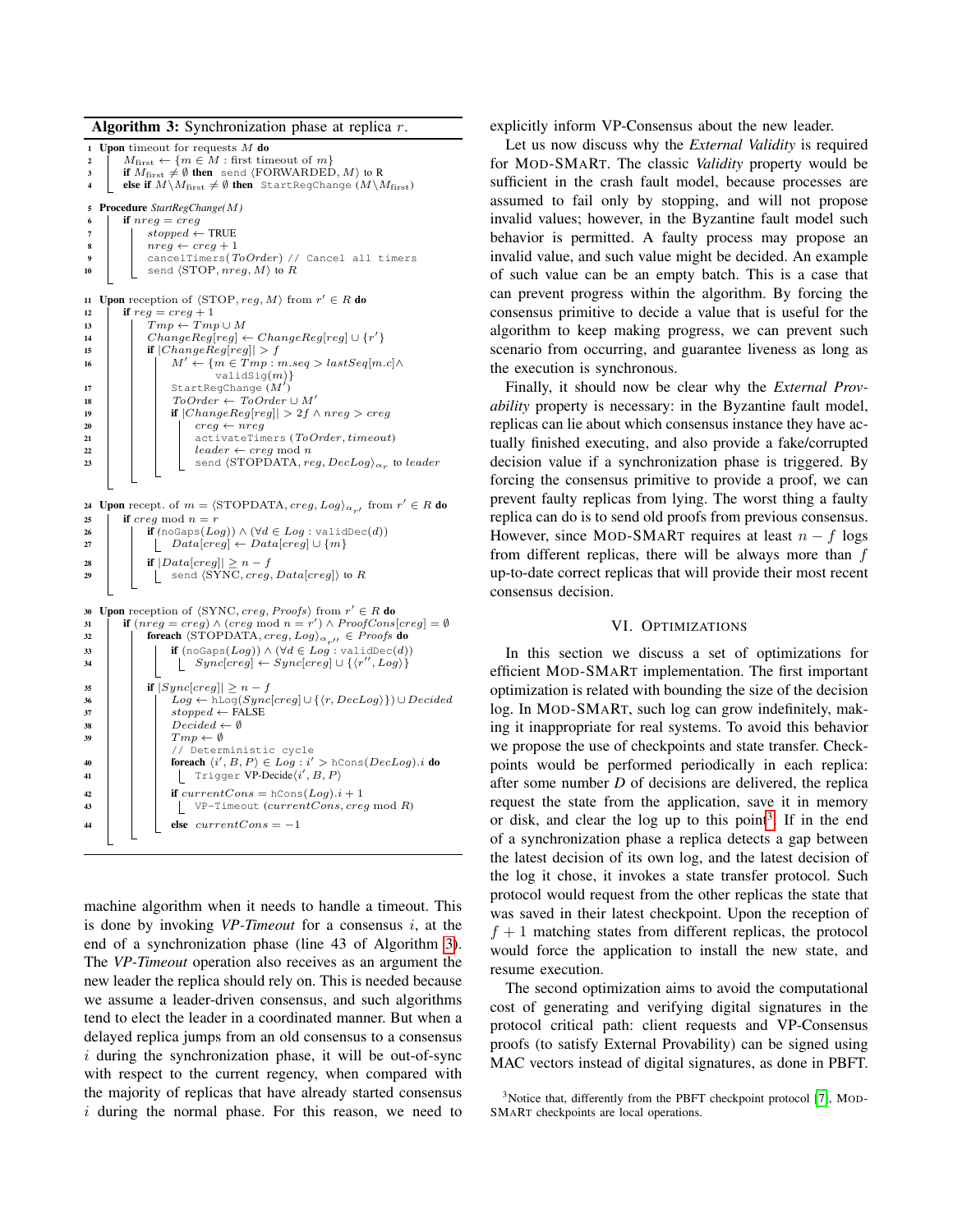However, in the case of client requests, this results in a less robust state machine implementation vulnerable to certain performance degradation attacks [\[3\]](#page-8-16), [\[8\]](#page-8-17).

If we use VP-Consensus based on a Byzantine consensus algorithm matching the generalization given in [\[20\]](#page-8-11), and employ the optimizations just described, MOD-SMART matches the message pattern of PBFT in synchronous executions with correct leaders, requiring thus same number of communication steps and cryptographic operations. This is exactly what was done in BFT-SMART [\[1\]](#page-8-12), an implementation of optimized MOD-SMART using the Byzantine consensus protocol described in [\[5\]](#page-8-10).

### VII. RELATED WORK

<span id="page-7-0"></span>Byzantine Fault Tolerance has gained wide-spread interest among the research community ever since Castro and Liskov showed that state machine replication can be practically accomplished for such fault model [\[7\]](#page-8-4). Their algorithm, best known as PBFT (Practical Byzantine Fault Tolerance) requires  $3f + 1$  replicas to tolerate f Byzantine faults and is live under the partial synchronous system model [\[14\]](#page-8-14) (no synchrony is needed for safety). PBFT is considered the baseline for all BFT protocols published afterwards.

One of the protocols published following PBFT was Query/Update (Q/U) [\[2\]](#page-8-3), an optimistic quorum-based protocol that presents better throughput with larger number of replicas than other agreement-based protocols. However, given its optimistic nature, Q/U performs poorly under contention, and requires  $5f + 1$  replicas. To overcome these drawbacks, Cowling et al. proposed HQ [\[10\]](#page-8-5), a hybrid Byzantine fault-tolerant SMR protocol similar to Q/U in the absence of contention. However, unlike Q/U, HQ only requires  $3f+1$  replicas and relies on PBFT to resolve conflicts when contention among clients is detected. Following Q/U and HQ, Kotla et al. proposed Zyzzyva [\[17\]](#page-8-6), a speculative Byzantine fault tolerant protocol, which is considered to be one of the fastest BFT protocol up to date. It is worth noticing that all these protocols tend to be more efficient than PBFT because they avoid the complete execution of a consensus protocol in the expected normal case, relying on it only to solve exceptional cases.

Guerraoui et al. [\[15\]](#page-8-18) proposed a well-defined modular abstraction unifying the optimizations proposed by previous protocols through composition, making it easy to design new protocols that are optimal in well-behaved executions (e.g., synchrony, absence of contention, no faults), but revert to PBFT if such nice behavior does not hold. However, the modularity proposed is at state machine replication level, in the sense that each module provides a way to totally order client requests under certain conditions, and does not suggest any clear separation between total order broadcast and consensus.

The relationship between total order broadcast and consensus for the Byzantine fault model is studied in many papers. Cachin et al. [\[6\]](#page-8-7) show how to obtain total order broadcast from consensus provided that the latter satisfy the *External Validity* property, as needed with MOD-SMART. Their transformation requires an echo broadcast plus publickey signature, adding thus at least two communication steps (plus the cryptography delay) to the consensus protocol. Correia et al. [\[9\]](#page-8-1) proposed a similar reduction without relying on public-key signatures, but using a reliable broadcast and a multi-valued consensus that satisfies a validity property different from Cachin's. The resulting transformation adds at least three communication steps to the consensus protocol in the best case. In a very recent paper, Milosevic et al. [\[23\]](#page-9-1) take in consideration many variants of the Byzantine consensus *Validity* property proposed in the literature, and show which of them are sufficient to implement total order broadcast. They also prove that if a consensus primitive satisfy the *Validity* property proposed in [\[11\]](#page-8-19), then it is possible to obtain a reduction of total order broadcast to consensus with constant time complexity – which is not the case of the previous reductions in [\[6\]](#page-8-7), [\[9\]](#page-8-1). However, their transformation still requires a reliable broadcast, and thus adds at least three communication steps to the consensus protocol. Doudou et al. [\[12\]](#page-8-20) show how to implement BFT total order broadcast with a weak interactive consistency (WIC) primitive, in which the decision comprises a vector of proposed values, in a similar way to a vector consensus (see, e.g., [\[9\]](#page-8-1)). They argue that the WIC primitive offers better guarantees than a Byzantine consensus primitive, eliminating the issue of the *Validity* property of consensus. The overhead of this transformation is similar to [\[6\]](#page-8-7): echo broadcast plus public-key signature.

All these works provide reductions from total order broadcast to Byzantine consensus by constructing a protocol stack that does not take into account the implementation of the consensus primitive; they only specify which properties such primitive should offer— in particular, they require some strong variant of the *Validity* property. MOD-SMART requires both a specific kind of *Validity* property, as well as a richer interface, as defined by our VP-Consensus abstraction. The result is a transformation that adds at most one communication step to implement total order broadcast, thus matching the number of communication steps of PBFT at the cost of using such gray-box consensus abstraction.

There are many works dedicated to generalize the algorithms of consensus. Lampson proposed an abstract Paxos algorithm, from which several other versions of Paxos can be derived (e.g., Byzantine, classic, and disk paxos) [\[20\]](#page-8-11). Another generalization of Paxos-style protocols is presented in [\[21\]](#page-8-21), where the protocol is reduced to a write-once register satisfying a special set properties. Implementations of such register are given for different system and failures models. Rutti et al. extends these works in  $[25]$ , where they propose a more generic construction than in [\[20\]](#page-8-11), and identify three classes of consensus algorithms. Finally, Cachin proposes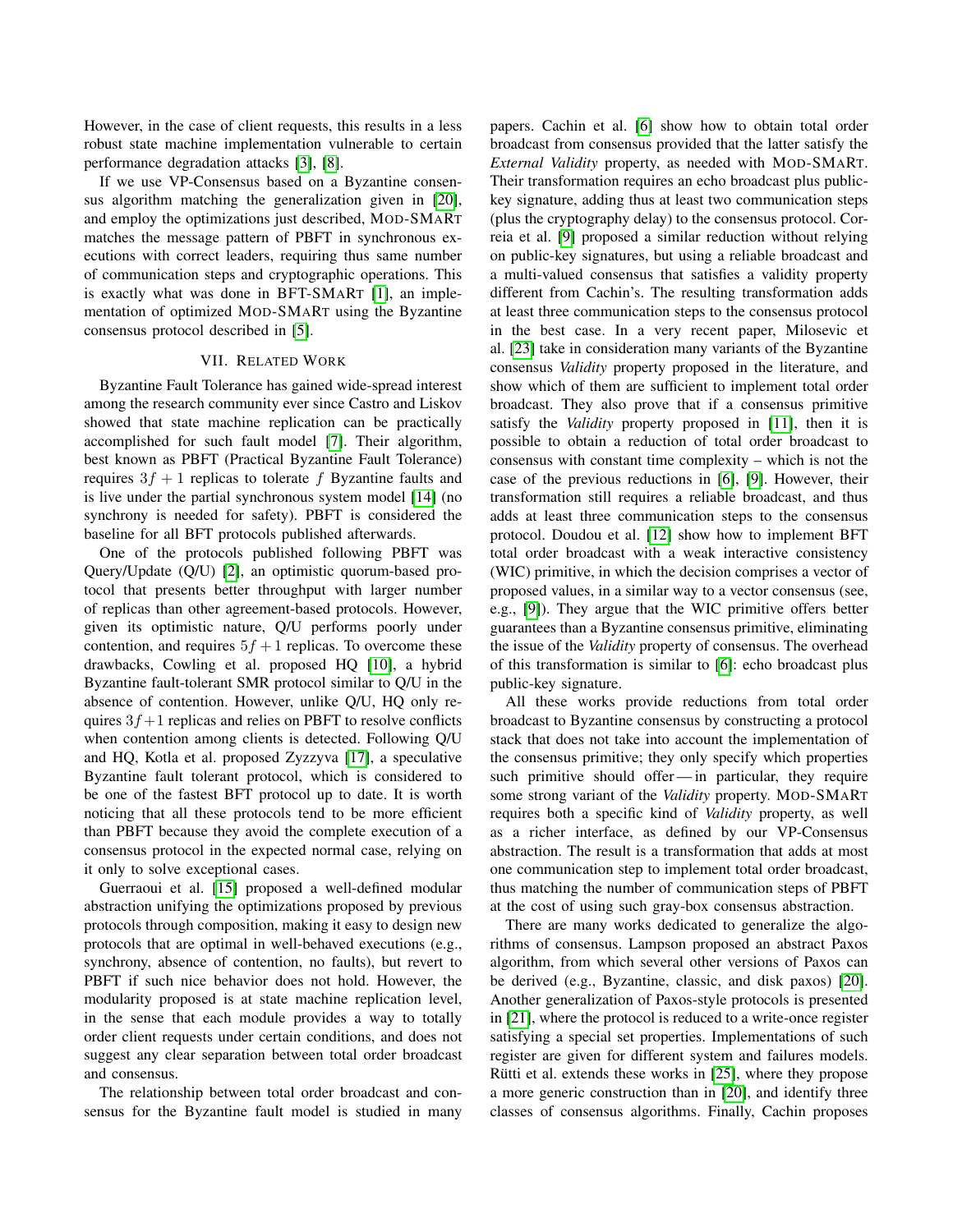a simple and elegant modular decomposition of Paxos-like protocols [\[5\]](#page-8-10) and show how to obtain implementations of consensus tolerating crash or Byzantine faults based in the factored modules. All these works aim to modularize Paxos either for implementing consensus [\[5\]](#page-8-10), [\[21\]](#page-8-21), [\[25\]](#page-9-5) or state machine replication [\[20\]](#page-8-11) under different assumptions; our work, on the other hand, aims at using a special kind of consensus to obtain a BFT state machine replication.

## VIII. CONCLUSION

<span id="page-8-13"></span>Despite the existence of several works providing efficient BFT state machine replication, none of them encapsulate the agreement within a consensus primitive, being thus monolithic. On the other hand, all published modular protocol stacks implementing BFT total order broadcast from Byzantine consensus require a number of communication steps greater than all practical BFT SMR. We bridge this gap by presenting MOD-SMART, a latency- and resiliency-optimal BFT state machine replication algorithm that achieves modularity using a well-defined consensus primitive. To achieve such optimality, we introduce the *Validated and Provable Consensus* abstraction, which can be implemented by making simple modifications on existing consensus protocols. The protocol here presented is currently in use in BFT-SMART, an open-source BFT SMR library [\[1\]](#page-8-12).

*Acknowledgments:* We warmly thank Bruno Vavala, João Craveiro, Pedro Costa and the EDCC'12 anonymous reviewers for their feedback on early versions of this paper. This work was partially supported by the EC through project TCLOUDS (FP7/2007-2013, ICT-257243) and also by FCT through project ReD (PTDC/EIA-EIA/109044/2008) and the Multiannual (LaSIGE) and CMU-Portugal Programmes.

#### **REFERENCES**

- <span id="page-8-12"></span>[1] BFT-SMaRt: High-performance byzantine fault-tolerant state machine replication. [http://code.google.com/p/bft-smart/.](http://code.google.com/p/bft-smart/)
- <span id="page-8-3"></span>[2] M. Abd-El-Malek, G. Ganger, G. Goodson, M. Reiter, and J. Wylie. Fault-scalable Byzantine fault-tolerant services. In *Proc. of the 20th ACM Symp. on Operating Systems Principles - SOSP'05*, 2005.
- <span id="page-8-16"></span>[3] Y. Amir, B. Coan, J. Kirsch, and J. Lane. Byzantine replication under attack. In *Proc. of the Int. Conf. on Dependable Systems and Networks – DSN'08*, 2008.
- <span id="page-8-8"></span>[4] G. Bracha. An asynchronous  $|(n-1)/3|$ -resilient consensus protocol. In *Proc. of the 3rd Annual ACM Symp. on Principles of Distributed Computing - PODC'84*, 1984.
- <span id="page-8-10"></span>[5] C. Cachin. Yet another visit to Paxos. Technical report, IBM Research Zurich, 2009.
- <span id="page-8-7"></span>[6] C. Cachin, K. Kursawe, F. Petzold, and V. Shoup. Secure and efficient asynchronous broadcast protocols. In *Proc. of the 21st Annual Int. Cryptology Conf. on Advances in Cryptology – CRYPTO'01*, 2001.
- <span id="page-8-4"></span>[7] M. Castro and B. Liskov. Practical Byzantine fault-tolerance and proactive recovery. *ACM Transactions Computer Systems*, 20(4):398–461, 2002.
- <span id="page-8-17"></span>[8] A. Clement, E. Wong, L. Alvisi, M. Dahlin, and M. Marchetti. Making Byzantine fault tolerant systems tolerate Byzantine faults. In *Proc. of the 6th USENIX Symp. on Networked Systems Design & Implementation – NSDI'09*, 2009.
- <span id="page-8-1"></span>[9] M. Correia, N. F. Neves, and P. Veríssimo. From consensus to atomic broadcast: Time-free Byzantine-resistant protocols without signatures. *The Computer Journal*, 49(1):82–96, 2006.
- <span id="page-8-5"></span>[10] J. Cowling, D. Myers, B. Liskov, R. Rodrigues, and L. Shrira. HQ-Replication: A hybrid quorum protocol for Byzantine fault tolerance. In *Proc. of 7th Symp. on Operating Systems Design and Implementation - OSDI'06*, 2006.
- <span id="page-8-19"></span>[11] D. Dolev and E. N. Hoch. Constant-space localized Byzantine consensus. In *Proc. of the 22nd Int. Symp. on Distributed Computing – DISC '08*, 2008.
- <span id="page-8-20"></span>[12] A. Doudou, B. Garbinato, and R. Guerraoui. *Dependable Computing Systems Paradigms, Performance Issues, and Applications*, chapter Tolerating Arbitrary Failures with State Machine Replication, pages 27–56. Wiley, 2005.
- <span id="page-8-9"></span>[13] P. Dutta, R. Guerraoui, and M. Vukolić. Best-case complexity of asynchronous Byzantine consensus. Technical report, School of Computer and Comm. Sciences, EPFL, 2005.
- <span id="page-8-14"></span>[14] C. Dwork, N. A. Lynch, and L. Stockmeyer. Consensus in the presence of partial synchrony. *Journal of the ACM*, 35(2):288–322, 1988.
- <span id="page-8-18"></span>[15] R. Guerraoui, N. Knežević, V. Quéma, and M. Vukolić. The next 700 BFT protocols. In *Proc. of the 5th European Conf. on Computer systems – EuroSys'10*, 2010.
- <span id="page-8-2"></span>[16] V. Hadzilacos and S. Toueg. A modular approach to faulttolerant broadcasts and related problems. Technical report, Cornell University, 1994.
- <span id="page-8-6"></span>[17] R. Kotla, L. Alvisi, M. Dahlin, A. Clement, and E. Wong. Zyzzyva: Speculative Byzantine fault tolerance. In *Proc. of the 21st ACM Symp. on Operating Systems Principles - SOSP'07*, 2007.
- <span id="page-8-0"></span>[18] L. Lamport. Time, clocks, and the ordering of events in a distributed system. *Communications of the ACM*, 21(7):558– 565, 1978.
- <span id="page-8-15"></span>[19] L. Lamport. The part-time parliament. *ACM Transactions Computer Systems*, 16(2):133–169, 1998.
- <span id="page-8-11"></span>[20] B. Lampson. The ABCD's of Paxos. In *Proc. of the 20th Annual ACM Symp. on Principles of Distributed Computing – PODC'01*, 2001.
- <span id="page-8-21"></span>[21] H. C. Li, A. Clement, A. S. Aiyer, and L. Alvisi. The Paxos register. In *Proc. of the 26th IEEE Int. Symp. on Reliable Distributed Systems - SRDS'07*, 2007.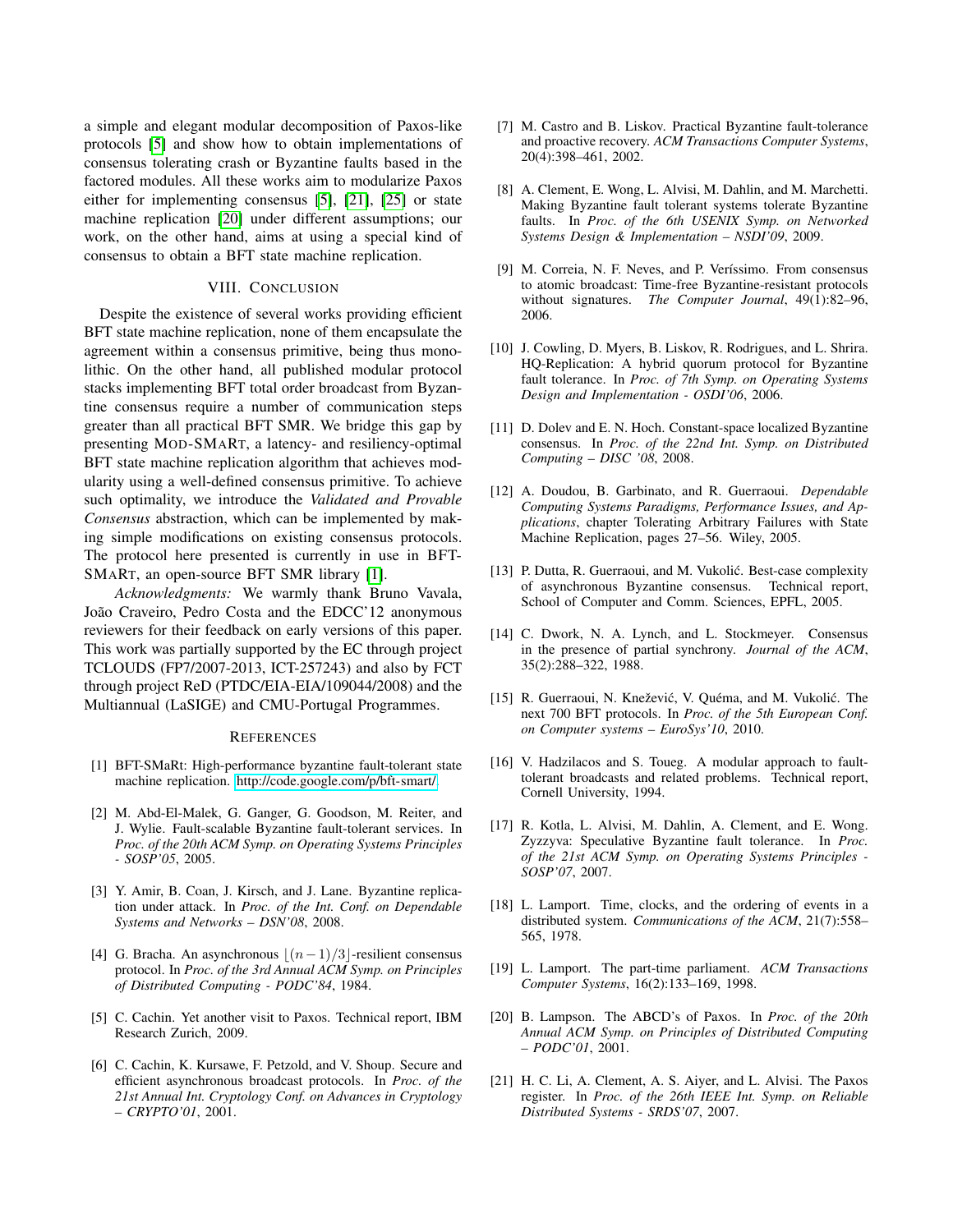- <span id="page-9-4"></span>[22] J.-P. Martin and L. Alvisi. Fast Byzantine consensus. *IEEE Trans. on Dependable and Secure Computing*, 3(3):202–215, 2006.
- <span id="page-9-1"></span>[23] Z. Milosevic, M. Hutle, and A. Schiper. On the reduction of atomic broadcast to consensus with Byzantine faults. In *Proc. of the 30th IEEE Int. Symp. on Reliable Distributed Systems – SRDS'11*, 2011.
- <span id="page-9-7"></span>[24] B. M. Oki and B. Liskov. Viewstamped replication: A new primary copy method to support highly-available distributed systems. In *Proc. of the 7th Annual ACM Symp. on Principles of Distributed Computing – PODC'88*, 1988.
- <span id="page-9-5"></span>[25] O. Rütti, Z. Milosevic, and A. Schiper. Generic construction of consensus algorithms for benign and Byzantine faults. In *Proc. of the Int. Conf. on Dependable Systems and Networks - DSN'10*, 2010.
- <span id="page-9-0"></span>[26] F. B. Schneider. Implementing fault-tolerant service using the state machine aproach: A tutorial. *ACM Computing Surveys*, 22(4):299–319, 1990.
- <span id="page-9-2"></span>[27] G. Veronese, M. Correia, A. Bessani, and L. Lung. Spin one's wheels? Byzantine fault tolerance with a spinning primary. In *Proc. of the 28th IEEE Int. Symp. on Reliable Distributed Systems – SRDS'09*, 2009.
- <span id="page-9-3"></span>[28] G. Veronese, M. Correia, A. Bessani, L. Lung, and P. Verissimo. Efficient Byzantine fault tolerance. *IEEE Transactions on Computers*, 2011.
- <span id="page-9-6"></span>[29] P. Zielinski. Paxos at war. Technical report, University of Cambridge Computer Laboratory, 2004.

#### APPENDIX

In this Appendix we prove the correctness of MOD-SMART. The first theorem proves the safety of the protocol, i.e., that all correct replicas process the same sequence of operations.

Theorem 1 *Let* p *be the correct replica that executed the highest number of operations up to a certain instant. If* p executed the sequence of operations  $o_1$ , ...,  $o_i$ , then all other *correct replicas executed the same sequence of operations or a prefix of it.*

**Proof:** Assume that  $r$  and  $r'$  are two distinct correct replicas and  $o$  and  $o'$  are two distinct operations issued by correct client(s). Assume also that  $b$  and  $b'$  are the batches of operations were  $o$  and  $o'$  were proposed, respectively. For  $r$ and  $r'$  to be able to execute different sequences of operations that are not prefix-related, at least one of three scenarios described below needs to happen.

(1) *VP-Consensus instance* i *decides* b *in replica* r*, and* decides b' in r'. Since in this scenario the same sequence number can be assigned to 2 different batches, this will cause  $o$  and  $o'$  to be executed in different order by r and r'. But by the *Agreement* and *Integrity* properties of VP-Consensus, such behavior is impossible; *Agreement* forbids two correct

processes to decide differently, and *Integrity* prevents any correct process from deciding more than once.

(2) b *is a batch decided at VP-Consensus instance* i *in* both  $r$  and  $r'$ , but the operations in  $b$  are executed in different orders at r and r'. This behavior can never happen because Algorithm [2](#page-4-0) (line 13) forces the operations to be ordered deterministically for execution, making these operations be executed in the same order by these replicas.

(3) *Replica* r *executes sequence of operations*  $S =$ o0, ..., o<sup>s</sup> *and* r 0 *executes a subset of operations in* S *(but not all of them), preserving their relative order*. This will result in a gap in the sequence of operations executed by  $r'$ . From Algorithm [2,](#page-4-0) we can see that any operation is executed only after the *VP-Decide* event is triggered. This event is triggered either when a consensus instance decides a batch in line 7 which occurs during the normal phase — or when invoked by Algorithm [3](#page-6-1) in line 41. For simplicity, let us assume that each batch of messages contains a single operation. In the absence of a synchronization phase, lines 3-6 of Algorithm [2](#page-4-0) ensure that any consensus instance  $i$  is only started after instance  $i - 1$  is decided. This forces any correct process to execute the same sequence of operations.

Lets now reason about the occurrence of a synchronization phase. In such case,  $r'$  will create the  $Log$  set at Algorithm [3,](#page-6-1) and then trigger the *Decide* event for each decision contained in Log (lines 36-41). Log is created using operations from both the most up-to-date log contained in the SYNC message or from the replica's DecLog (line 36). Let us assume that  $r'$  did not execute S before entering the synchronization phase. Let us further consider  $T = \{o_{s+1},...,o_t\}$  with  $t \geq s+1$  to be a sub-sequence of operations that have been executed by  $r$ . For  $r'$  to skip  $S$  in this situation, it is necessary that  $Log$  contains  $U$  (such that  $U$  is a prefix of  $T$ ) but does not contain S, and that r' triggers VP-Decide at Algorithm [3](#page-6-1) (line 41) for each operation in U. This situation can never happen since  $r'$  is correct, and the algorithm ensures  $Log$  is constructed using valid operations (satisfying validDec) from decision logs that contain no gaps, i.e., satisfy the noGaps predicate. Furthermore, each decision in Log also satisfied the validDec predicate, so  $r'$  will not pick a sequence of operations with invalid decisions. Finally, since  $r'$  is correct,  $DecLog$  will already satisfy these predicates. This means that either: (1) both  $S$  and  $U$  are in  $Log$ ; (2) only S is in  $Loq$ , (3) neither sequence is in  $Loq$ . Therefore, if  $Log$  contains  $U$ , then it must also contain  $S$ , and both sequences will be executed in  $r'$ .

Next lemmata prove several MOD-SMART properties. These lemmata use the following additional definitions. We say that an operation issued by a client c *completes* when c receives the same response for the operation from at least  $f + 1$  different replicas. We also consider that an operation sent by a client is *valid* if it is correctly signed and if its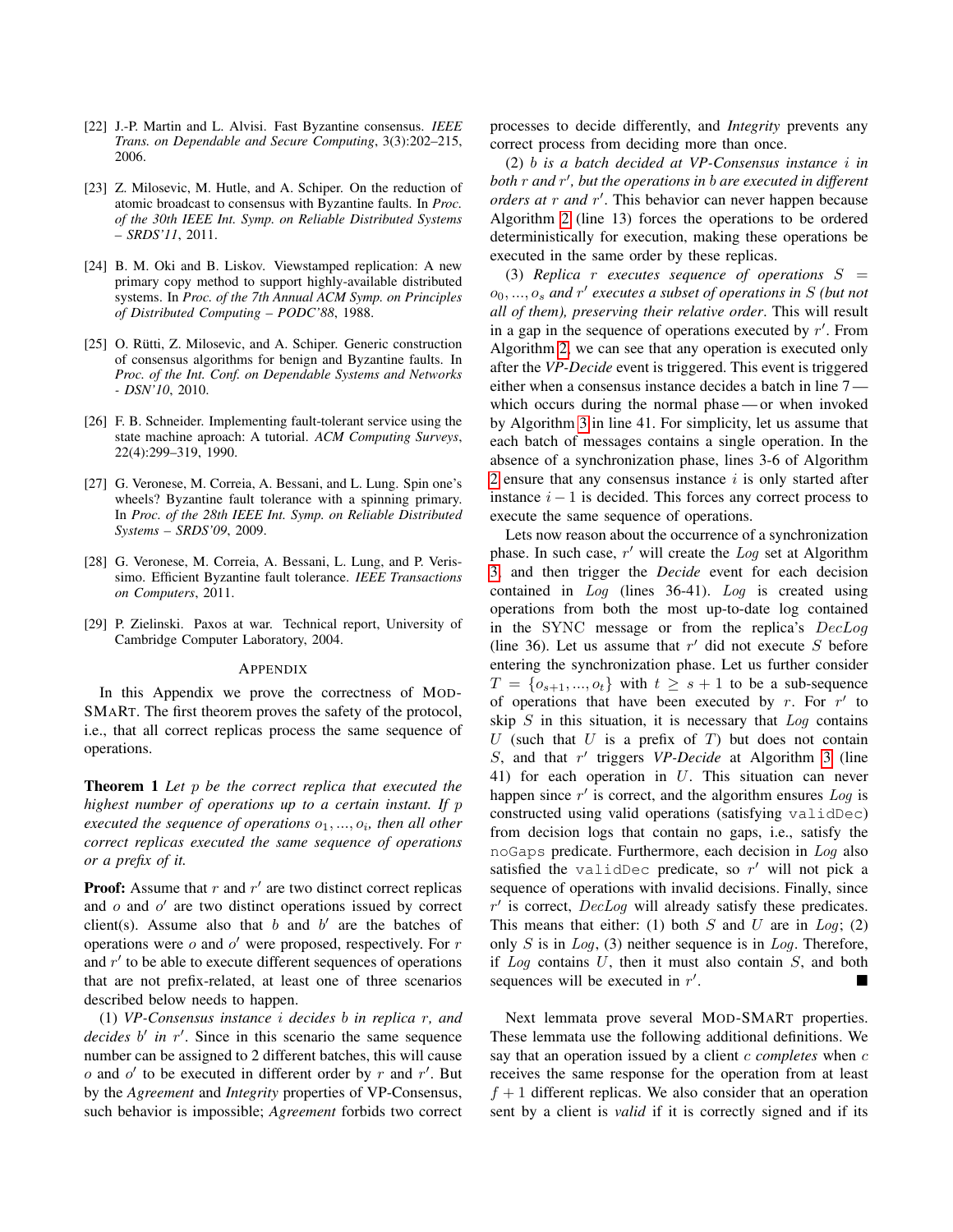sequence number is greater than the sequence number of the last operation sent by that client.

Lemma 1 *If a correct replica receives a valid operation* o*, eventually all correct replicas receive* o*.*

**Proof:** We have to consider four possibilities concerning the client behavior and the system synchrony.

(1) *Correct client and synchronous system*. In this case, the client will send its operation to all replicas, and all correct ones will receive the operation and store it in the ToOrder set before a timeout occurs (Algorithm [2,](#page-4-0) line 1-2 plus procedure *RequestReceived*).

(2) *Faulty client and synchronous system*. Assume a faulty client sends a valid operation  $\sigma$  to at least one correct replica  $r$ . Such replica will initiate a timer  $t$  and start a consensus instance i (Algorithm [2,](#page-4-0) lines 1 and 2 plus procedure *RequestReceived*). However, not enough replicas (less than  $n - f$ ) will initialize a consensus instance i. Because of this, the timeout for  $t$  will eventually be triggered on the correct replicas that received it (Algorithm [3,](#page-6-1) line 1), and o will be propagated to all other replicas (lines 2 and 3). From here, all correct ones will store the operation in the ToOrder set (Algorithm [2,](#page-4-0) lines 18 and 19 plus procedure *RequestReceived*).

(3) *Correct client and asynchronous system*. In this case, a correct replica might receive an operation, but due to delays in the network, it will trigger its timeout before the client request reaches all other replicas. Such timeout may be triggered in a correct replica and the message will be forwarded to other replicas. Moreover, since the client is correct, the operation will eventually be delivered to all correct replicas and they will store it in their ToOrder set.

(4) *Faulty client and asynchronous system*. This case is similar to 3), with the addition that the client may send the request to as few as one correct replica. But like it was explained in 2), the replica will send the operation to all other replicas upon the first timeout. This ensures that eventually the operation will be delivered to all correct replicas and each one will store it in the ToOrder set.

Therefore, if a correct replica receives a valid operation o, them all correct replicas eventually receive o.

## Lemma 2 *If a synchronization phase for regency* g *starts with a faulty leader* l*, then eventually synchronization phase* for regency  $g' > g$  starts with correct leader  $l' \neq l$ .

Proof: Each synchronization phase uses a special replica called 'leader', that receives at least  $n - f$  STOPDATA messages and sends a single SYNC message to all replicas in the system (Algorithm [3,](#page-6-1) lines 24-29). If such leader is faulty, it can deviate from the protocol during this phase. However, its behavior is severely constrained since it can not create fake logs (such logs are signed by the replicas that sent them in the STOPDATA messages). Additionally, each entry in the log contains the proof associated with each value decided in a consensus instance, which in turn prevents the replicas from providing incorrect decision values. Because of this, the worst a faulty leader can do, is:

(1) *Not send the* SYNC *message to a correct replica*. In this case, the timers associated with the operations waiting to be ordered will eventually be triggered at all correct replicas - which will result in a new iteration of the synchronization phase.

(2) *Send two different* SYNC *messages to two different sets of replicas.* This situation can happen if the faulty leader waits for more than  $n - f$  STOPDATA messages from replicas. The leader will then create sets of logs  $L$ and  $L'$ , such that each set has exactly  $n - f$  valid logs, and sends  $L$  to a set of replicas  $Q$ , and  $L'$  to another set of replicas  $Q'$ . In this scenario,  $Q$  and  $Q'$  may create different logs at line 36 of Algorithm [3,](#page-6-1) and resume normal phase at different consensus instances. But in order to ensure progress, at least  $n - f$  replicas need to start the same consensus instance (because the consensus primitive needs these minimum amount of correct processes). Therefore, if the faulty leader does not send the same set of logs to a set  $Q_{n-f}$  with at least  $n-f$  replicas that will follow the protocol (be them either all correct or not), the primitive will not make progress. Hence, if the faulty leader wants to make progress, it has to send the same set of logs to at least  $n - f$  replicas. Otherwise, timeouts will occur, and a new synchronization phase will take place.

Finally, in each synchronization phase a new leader is elected. The new leader may be faulty again, but in that case, the same constraints explained previously will also apply to such leader. Because of this, when the system reaches a period of synchrony, after at most  $f$  regency changes, there is going to be a new leader that is correct, and progress will be ensured.

Lemma 3 *If one correct replica* r *starts consensus* i*, eventually*  $n - f$  *replicas start i.* 

Proof: We need to consider the behavior of the clients that issue the operations that are ordered by the consensus instance (correct or faulty), the replicas that start such instance (correct or faulty), and the state of the system (synchronous or asynchronous).

We can observe from Algorithm [2](#page-4-0) that an instance is started after selecting a batch of operations from the ToOrder set (lines 4-6). This set stores valid operations issued by clients. From Lemma 1, we know that a valid operation will eventually be received by all correct replicas, as long as at least one of those replicas receives it. Therefore, it is not necessary to consider faulty clients in this lemma.

From the protocol, it can be seen that a consensus instance is started during the normal phase (Algorithm [2,](#page-4-0) line 6). Following this, there are two possibilities: